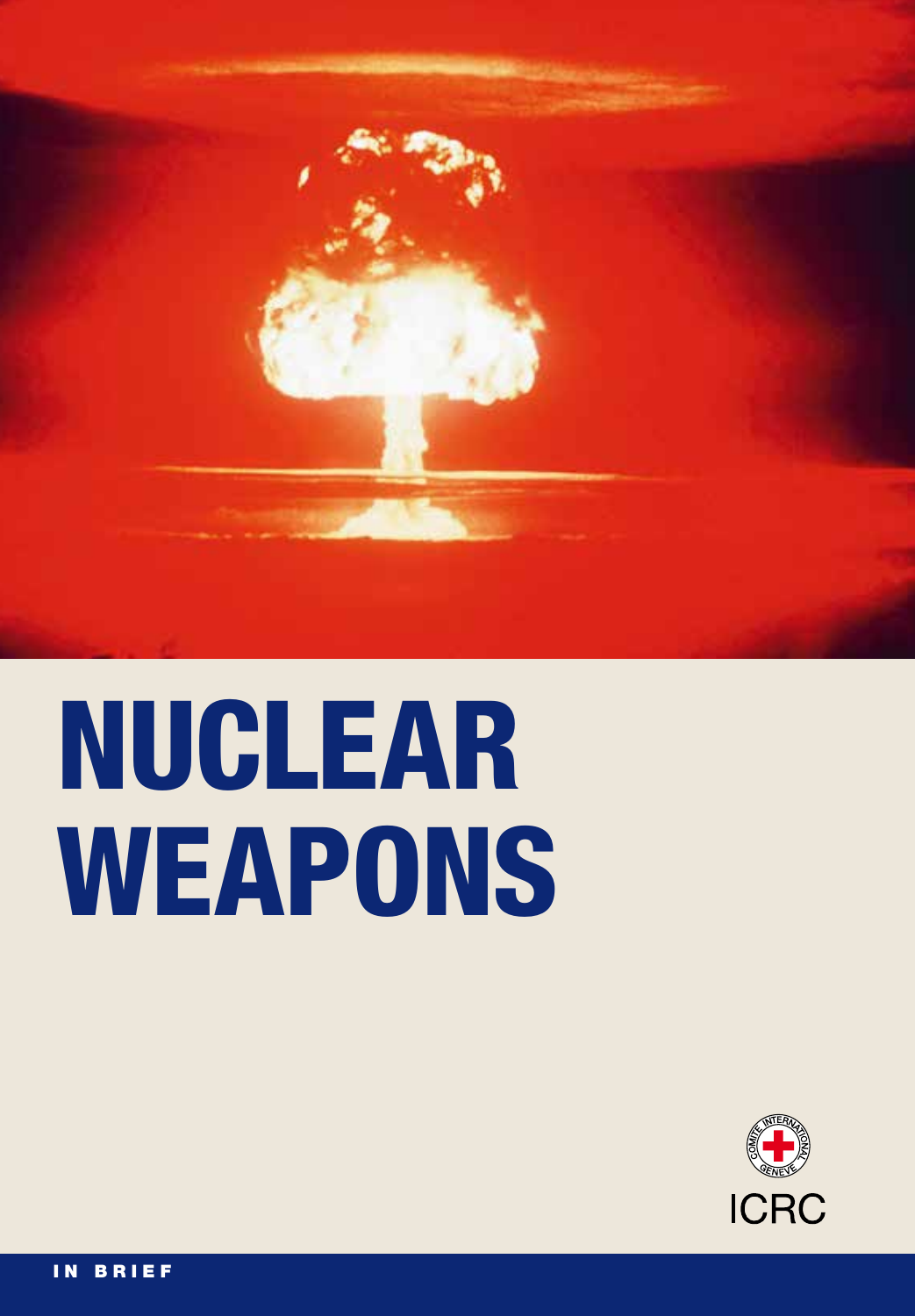#### **Humanity at a crossroads: tHe catastropHic consequences of nuclear weapons**

*"We … witnessed a sight totally unlike anything we had ever seen before. The centre of the city was sort of a white patch, flattened and smooth like the palm of a hand. Nothing remained … every living thing was petrified in an attitude of acute pain … "*

*"There are no donors, no doctors … consequently there is no treatment."* ICRC delegate Dr Marcel Junod, testimony from Hiroshima, September 1945

*"Resolving … to create the conditions for a world without nuclear weapons …"* UN Security Council Summit Resolution 1887, September 2009

*"… expresses … deep concern about the catastrophic humanitarian consequences of any use of nuclear weapons, and reaffirms the need for all States to comply with … international humanitarian law."*

States party to the Treaty on the Non-Proliferation of Nuclear Weapons, May 2010

*"The ICRC today appeals to all States, and to all those in a position to influence them, to seize with determination and urgency the unique opportunities now at hand to bring the era of nuclear weapons to an end."* ICRC President, Jakob Kellenberger, April 2010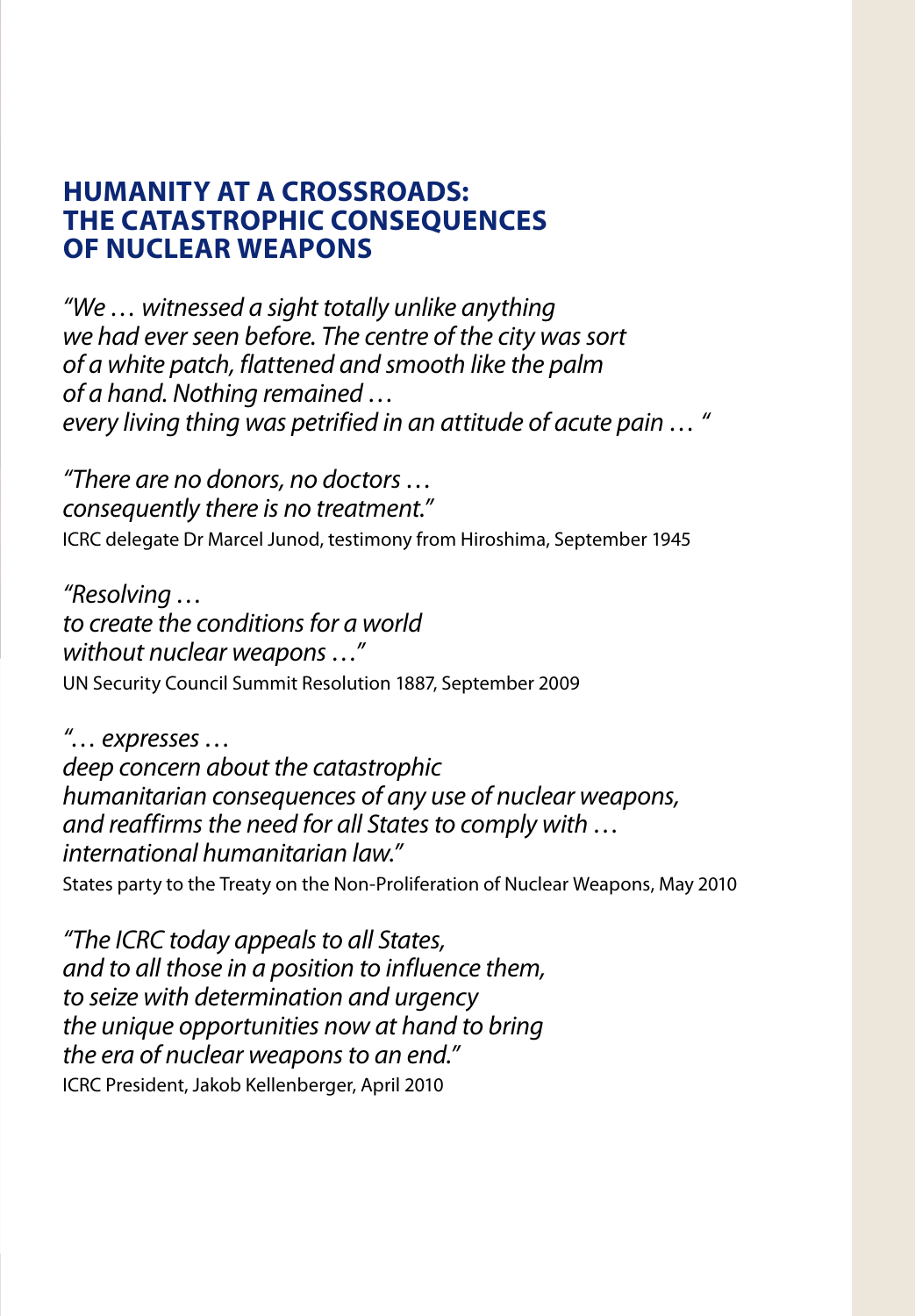

**Hiroshima, 1945. Aftermath of the atomic bomb blast: The Japan Red Cross Hospital was heavily damaged and barely functioning**

> **A burn victim of the atomic bombing of Hiroshima in 1945**

#### **not "normal" weapons**

Though people have become used to the existence of nuclear weapons, there is nothing "normal" about such devices:

- The destructive power of nuclear weapons cannot be limited in either space or time; the radiation released can affect health, agriculture, natural resources and populations over a very wide area and constitute a serious danger for future generations.
- Exploding a nuclear weapon in a populated area would immediately cause a huge number of deaths and injuries. It is also likely that the health infrastructure and medical services would be destroyed or extensively damaged, diminishing chances of survival for those who suffer serious injuries. There is currently no effective international capacity to assist the victims of nuclear weapons.
- • Deaths in the months and years **after** the use of nuclear weapons can far exceed those at the time of use. Owing to their severe effects on human metabolism, initial deaths in Hiroshima and Nagasaki nearly doubled in the five years following the atomic bombings to more than 300,000. Many nuclear weapons produced since 1945 are far more destructive.
- The use of even a limited number of nuclear weapons is likely to have a damaging effect on the climate and reduce food production for many years, resulting in the disruption of

global food distribution and mass starvation.

- The International Court of Justice has concluded that "the threat or use of nuclear weapons would generally be contrary to the rules of international law applicable in armed conflict, and in particular the principles and rules of humanitarian law."
- • A total of 184 States have formally renounced the possession of nuclear weapons through legally binding commitments within the Treaty on the Non-Proliferation of Nuclear Weapons. The five nuclear-weapon States party to this treaty are legally bound to pursue in good faith and bring to a conclusion negotiations leading to nuclear disarmament.

Given their unique characteristics and farreaching consequences, the issue of nuclear weapons must be addressed not only on the basis of military doctrines and power politics. The existence of nuclear weapons poses some of the most profound questions about the point at which the rights of States must yield to the interests of humanity, the capacity of our species to master the technology it creates and the reach of international humanitarian law. The debate must ultimately be about human beings, about the fundamental rules of international humanitarian law and about the collective future of humanity.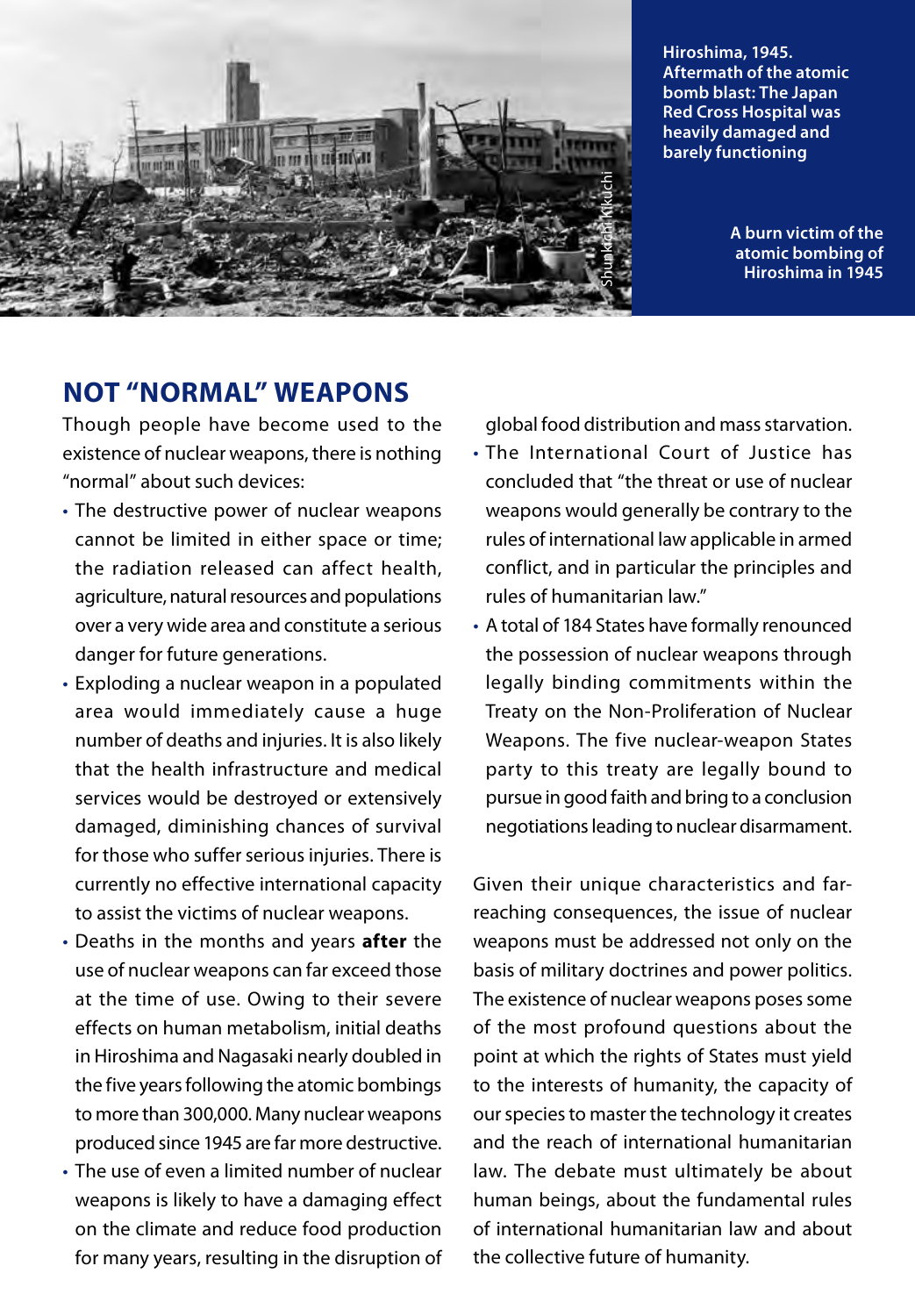

## **tHe crossroads**

- • An estimated 22,000 warheads remain in existence, with the number of States possessing such weapons steadily increasing. This is despite a significant decrease in the stockpiles of US and Russian nuclear warheads since the end of the Cold War.
- • Four countries not party to the Treaty on the Non-Proliferation of Nuclear Weapons are known or believed to have nuclear weapons, an increase of three since 1998.
- • Access to the materials and knowledge essential for the development of nuclear weapons has increased since the end of the Cold War and is still not adequately controlled.
- • Access to the materials needed for the production of nuclear weapons will continue to increase if more and more countries pursue the production of nuclear energy as an alternative to the use of fossil fuels.
- The absence of steady progress towards a global norm on the non-use and elimination of nuclear weapons makes them more attractive to a growing number of States and non-State entities and further complicates efforts to bring the era of nuclear weapons to an end.
- Action or inaction towards stigmatizing and eliminating nuclear weapons in the coming years is likely to determine whether the twenty-first century is one in which nuclear weapons are eliminated or in which they become available to an ever larger number of States and other actors, making their eventual use increasingly likely.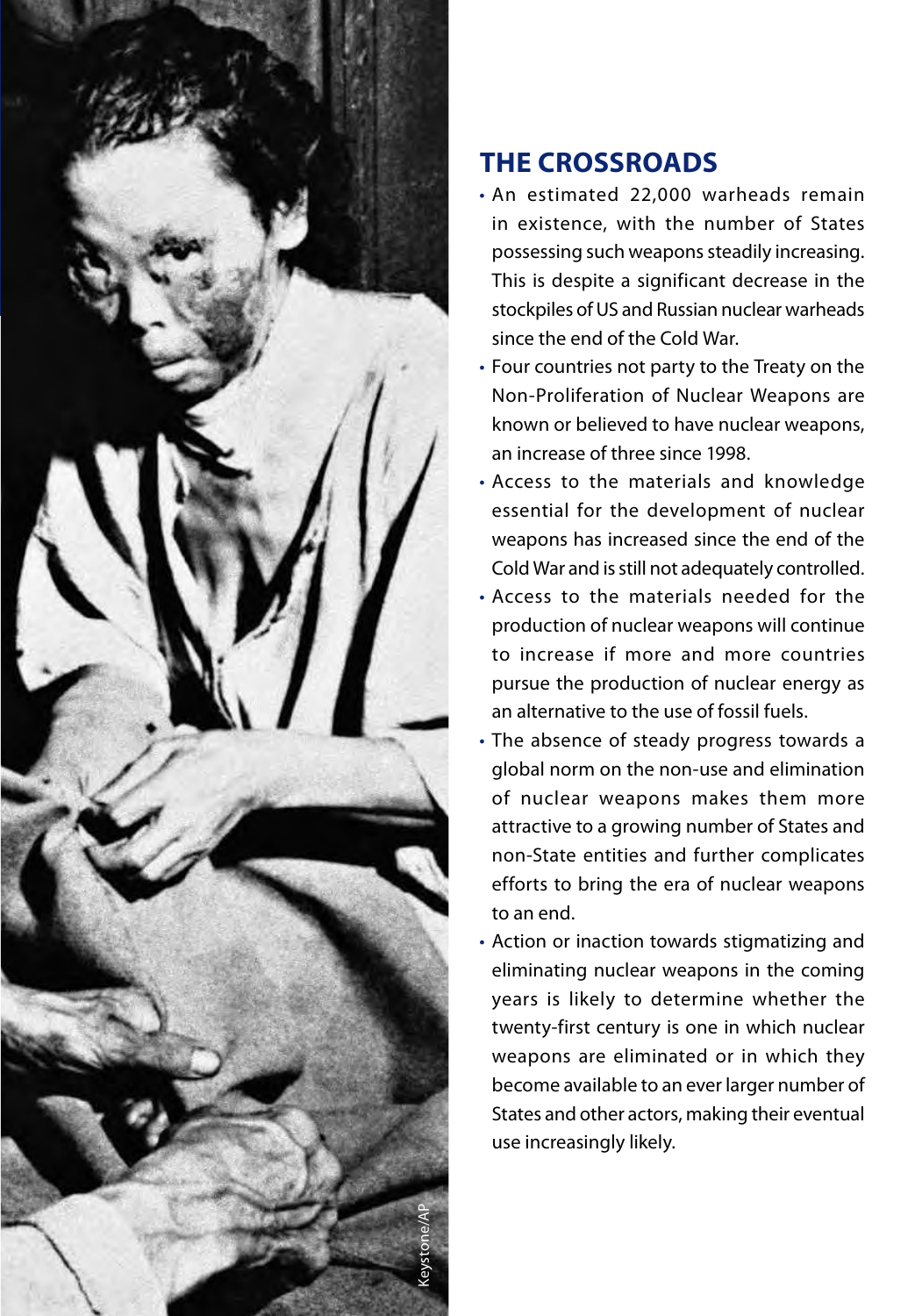#### **position of tHe international red cross and red crescent movement**

- 1945 The International Committee of the Red Cross (ICRC), in a message on nuclear weapons to all National Red Cross and Red Crescent Societies, expresses the hope that these weapons will be "abolished."
- 1950 The ICRC informs States party to the 1949 Geneva Conventions that "with atomic bombs … discrimination became impossible … Their inevitable consequence is extermination pure and simple … [their] effects, immediate and lasting, prevent access to the wounded and their treatment … the mere assumption that atomic weapons may be used, for whatever reason, is enough to make illusory any attempt to protect non-combatants by legal texts." On this basis, the ICRC calls on States to take "all steps to reach agreement on the prohibition of atomic weapons."
- 1957 The ICRC proposes a prohibition on the use of weapons whose harmful effects resulting, *inter alia*, from the release of radioactive agents – cannot be controlled by those who use them, thus endangering the civilian population.

#### 1948, 1952, 1957, 1969, 1977, 1981

 International Conferences of the Red Cross and Red Crescent, bringing together States and all the components of the International Red Cross and Red Crescent Movement, call for the prohibition of nuclear weapons and of all weapons of mass destruction.

- 1996 In response to the 1996 International Court of Justice Advisory Opinion that the use of nuclear weapons would "generally be contrary to … the principles and rules of humanitarian law," the ICRC states, at the United Nations General Assembly, that "it is difficult to envisage how a use of nuclear weapons could be compatible with the rules of international humanitarian law."
- 2010 The president of the ICRC appeals to all States for urgent action to eliminate nuclear weapons due to their unique destructive capacity and irreversible human costs (see next section).
- 2011 The Council of Delegates, which represents the entire International Red Cross and Red Crescent Movement, adopts a resolution in which it appeals to all States to ensure that nuclear weapons are never used again. It also calls on States to pursue and conclude with urgency a legally binding agreement to prohibit the use of and completely eliminate nuclear weapons. It commits the Movement to raising public awareness and engaging in continuous dialogue with governments to achieve these goals.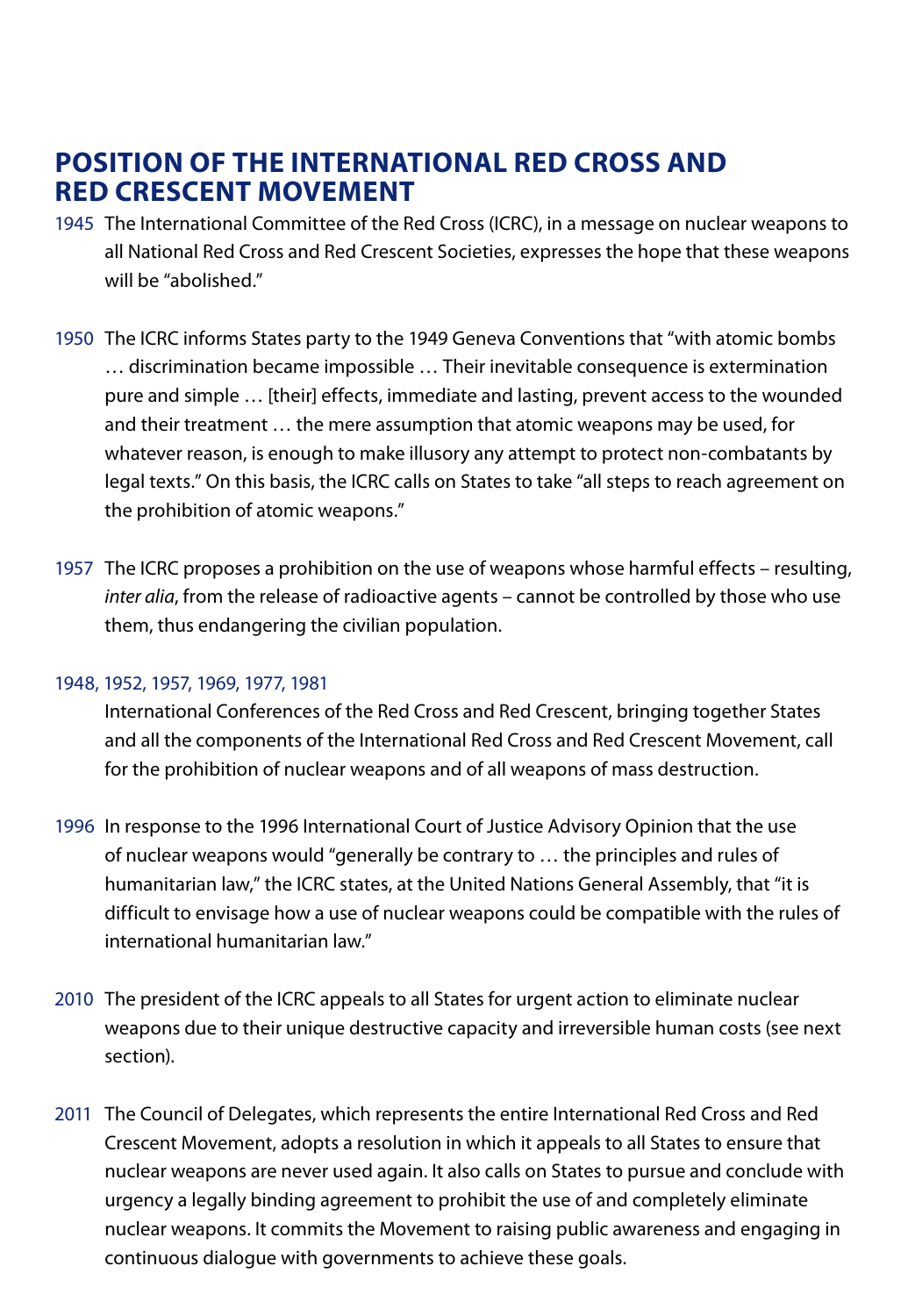

**When the atomic bomb was dropped on Hiroshima in 1945, 70,000 people were killed immediately, some of them vaporized into eerie shadows by the intense heat of the blast**

### **an appeal by tHe icrc**

In April 2010, the president of the ICRC, Jakob Kellenberger, made an historic appeal on nuclear weapons to States and to those in a position to influence them. In his statement Mr Kellenberger stressed that the organization's position on nuclear weapons must go beyond purely legal considerations. He emphasized the unique nature of these weapons:

- the unspeakable suffering they cause
- the impossibility of controlling their effects in space and time
- the risks of escalation they create
- the threat they pose to the environment, to future generations and to the survival of humanity.

On this basis, the ICRC called on all States, regardless of their views on the legality of nuclear weapons, to ensure that such weapons are never again used and are eliminated through a legally binding international treaty. The ICRC also pointed out that it was essential to prevent their continued proliferation and to control access to materials and technologies that can be used to produce them.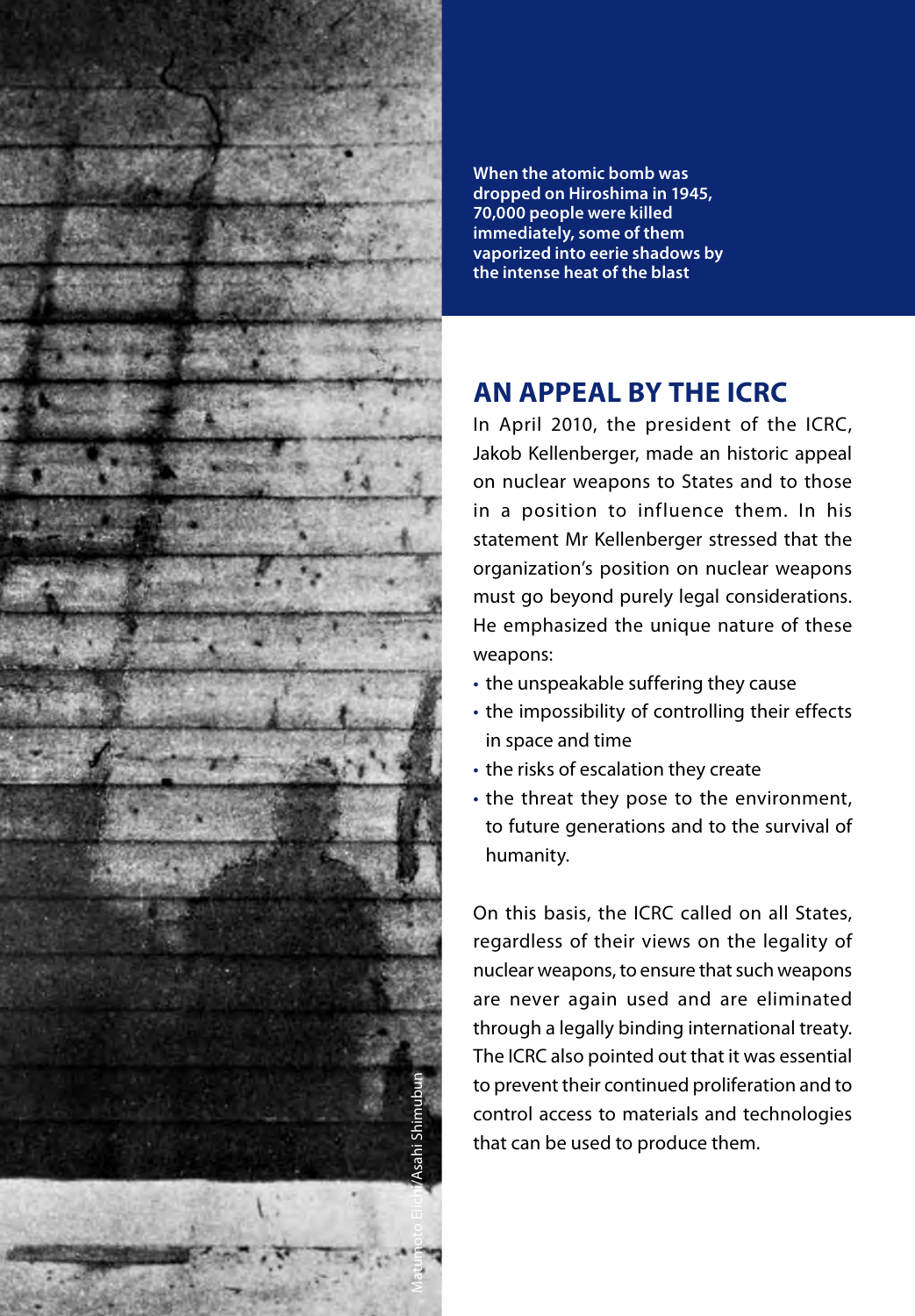

**UN Security Council Summit on Nuclear Non-Proliferation and Disarmament, September 2009**

#### **time for action**

Humanity is at a crossroads: either a credible process or processes will be put in place leading to the prohibition and elimination of nuclear weapons or the number of States and other actors able and willing to use nuclear weapons will continue to increase. If the latter were to occur, whether through action or inertia, the probability of nuclear weapons being used will grow steadily, with the inevitable "catastrophic humanitarian consequences" this entails. These consequences will preclude any adequate humanitarian response by States or humanitarian organizations. Prevention is the only solution.

In 2009 and 2010, five nuclear-weapon States, the UN Security Council and 179 non-nuclearweapon States party to the Treaty on the Non-Proliferation of Nuclear Weapons made or reaffirmed commitments to reduce the role of nuclear weapons in security policies, decrease their numbers, prevent further proliferation and completely eliminate them.

Everyone has a stake in this issue. Each person can act to ensure that the political and legal commitments made in recent years are converted into an effective international process that produces concrete steps in the near future and leads to the prohibition and elimination of all nuclear weapons in the shortest possible time frame.

The entire International Red Cross and Red Crescent Movement will support and encourage urgent action now to put an end to the era of nuclear weapons.